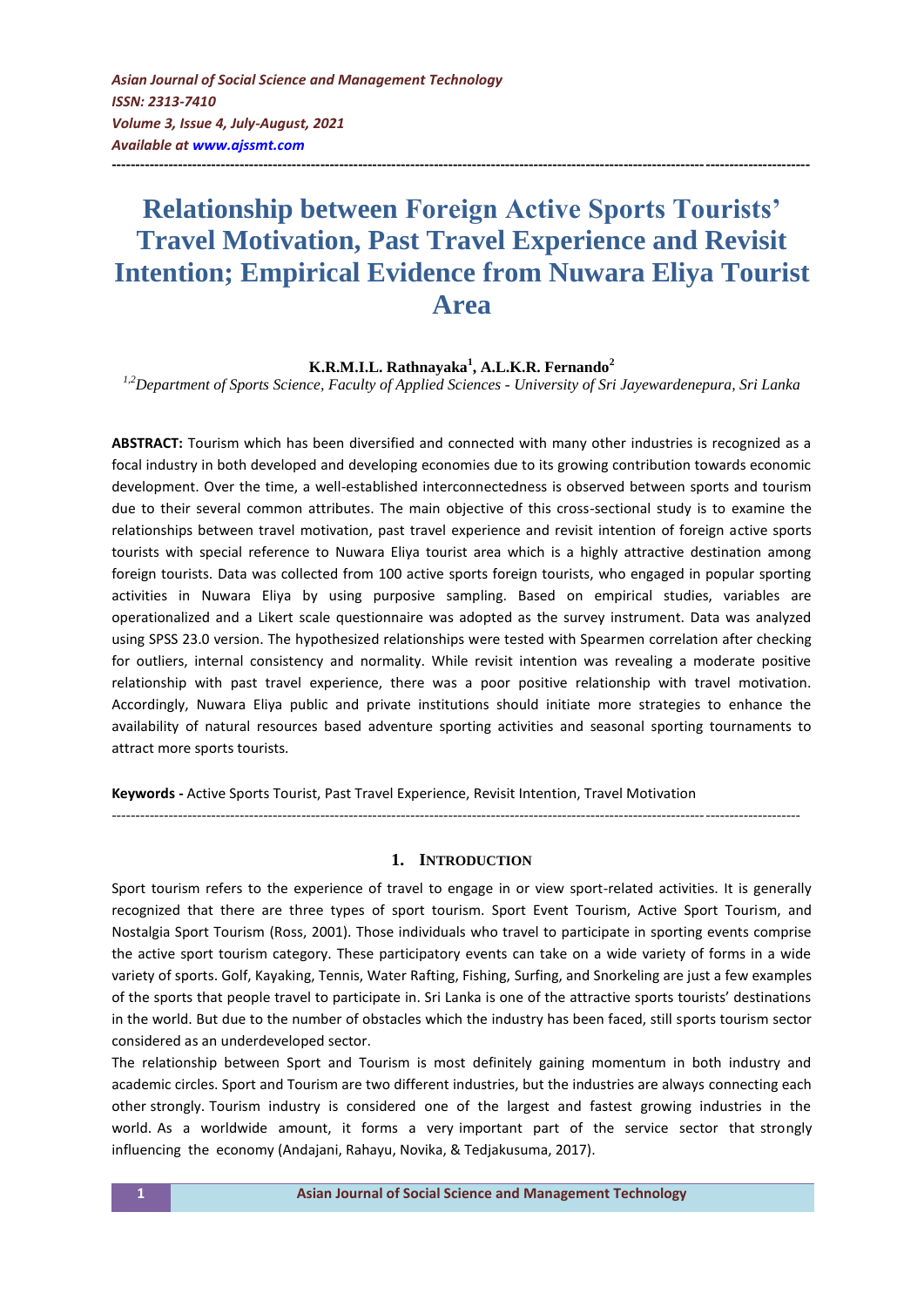As cited in Hotel Association of Sri Lanka, tourism was the third largest foreign exchange earner in Sri Lanka in 2018. According to the Sri Lanka Central Bank's annual report in 2018, Sri Lanka has recorded its highest ever number of tourist arrivals. Sri Lanka offers a mix of attractions including beautiful beaches, wild life parks, rain forests, beautiful mountains, tea plantations, ancient ruins, Buddhist cultural sites, and festivals (The Hotels Association of Sri Lanka, 2018).

Sri Lankan Tourism has been ranked by world's famous magazines in recent past. USA TODAY' magazine has ranked Sri Lanka as the best country to visit in the winter season (December to February). According to that, Sri Lanka was able to become the number one country out of 20 countries in the world (USA TODAY, 2019). Meanwhile, Google Trends search engine displayed that among Americans trying to locate places of interest, Sri Lanka topped the list beating the Superbowl venue and Area 51. In Google's Year Search List for 2019 showed, Sri Lanka topping the 'Where is?' category (News First, 2019). Apart from that, Sri Lanka topped the list in Lonely Planet's best tourist destination and other similar awards from travel publications such as Travel and Leisure and Conde Nast Traveller (News First, 2019; Lonley Planet, 2019).

In the intervening time, Nuwara Eliya plays an imperative role among number of beautiful destinations in Sri Lanka. Nuwara Eliya is considered as an ancient heritage area in Sri Lanka. The Nuwara Eliya town was planned by the British, in keeping with the patterns of their own mother land and declared it as a town in the year 1828. Aftermath of the Uva Wellassa battle, the British stabilized themselves at Kothmale. While on their habitual hunting sprees, they set foot on Nuwara Eliya known as Patan which was barren and had black soil, treated them with the familiar cool English climate. This natural enrichment propelled them to commence the tea industry (Nuwara Eliya Info, 2020).

When considering the Nuwara Eliya as a tourists' destination, there are number of activities around the Gregory Lake such as, Motor Boat Riding, Water Jet Ski, Swan Boats, Cycling around the lake, and Play Stations. Apart from that, there are some Sports related activities like, Golf, Tennis, and Horse Riding also widely spread in Nuwara Eliya area. During the season of Nuwara Eliya, tourists have the chance to engage with Motor Racing experience as well. Main attractions during April include, Motor and Horse Racing events. Motor racing comes alive with the Mahagastotte and Radella Hill Climbs, the former being running since 1934 (Foxhill Motor Cross). The Nuwara Eliya Road Race and the 4X4 Lake Cross on edge of Lake Gregory attract a fair share of enthusiasts. Parties are held nightly in the hotels and the season culminates in the nine furlong (1811 m). Governor's Cup at the Nuwara Eliya Racecourse, Golf Tournaments at the Nuwara Eliya Golf Club, and the flower show at the end of the month are also considered as major events in Nuwara Eliya (Horton Towers & Cottages, 2016).

Generally speaking, people engage in a particular behavior for many reasons. Everyone may have several different needs to be satisfied when they plan to engage in some behavior. Thus, it is important for tourism managers to identify tourists' needs in order to effectively develop and design properly the products or services to meet their needs. Motivation is one of the variables which are explaining tourist behavior. There are number of studies exploring motivations of people in engaging in diverse behaviours. Motivation is not only useful for explaining tourist behaviour, but also it is helpful to understand the revisit intention of the visitors (Chang, 2013). Furthermore, the past travel experience can influence tourist attitude, both positively and negatively. If tourists have positive mind towards the past travel experience, they will have a higher probability to revisit. An individual's overall satisfaction of a destination can be observed as equivalent to a subjective evaluation of all past travel experiences in the destination. People are more likely to revisit a destination if they have had satisfactory past travel experiences with it (Huang & Hsu, 2009).

#### **1.1 Problem statement**

Sport Tourism is an under developing industry in Sri Lanka. Hence development of the sport tourism industry, will definitely be a highly income generating source to Sri Lankan Government. To achieve this macro level objective, the relevant stakeholders need to consider about increasing tourist arrivals to Sri Lanka which will increase the income generated in Sri Lankan gross national production through sports tourism. Therefore, from this study, authors have examined, about the 'relationship between foreign active sports tourists' travel motivation, past travel experience and revisit intention to Nuwara Eliya, Sri Lanka.'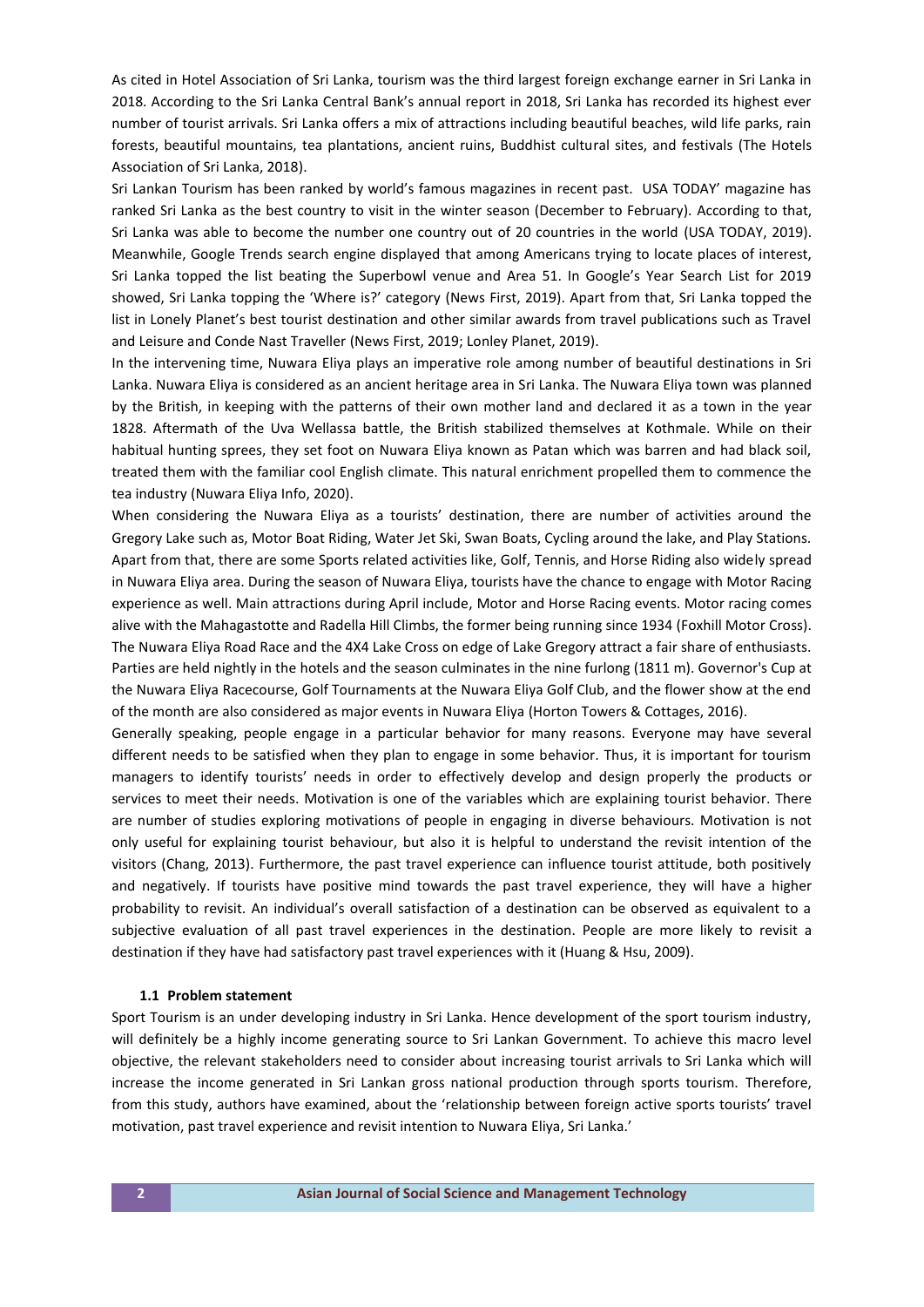### **1.2 Objectives of the Research**

- To identify the relationship between foreign active sports tourists' travel motivation and revisit intention to Nuwara Eliya, Sri Lanka.
- To determine the relationship between foreign active sports tourists' past travel experience and revisit intention to Nuwara Eliya, Sri Lanka.
- To provide brief recommendations to develop the Sri Lankan sport tourism industry.

# **2. CONCEPTUALIZATION AND OPERATIONALIZATION**

This study consists with one dependent variable and two independent variables. The dependent variable of this study is Active Sports Tourists' Revisit Intention to Nuwara Eliya, Sri Lanka. According to the study, Revisit intention is depending on Active Sports Tourists' Travel Motivation and Past Travel Experience.

This research focuses on how active sports tourists' Travel Motivation and Past Travel Experience affect on their Revisit Intention. All the study variables, dimensions and questions of the questionnaire were operationalized from the validated questionnaires of past studies (Dayour & Adongo, 2015; Huang & Hsu, 2009)

# **2.1 Hypothesis**

This study aims to examine the impact on Travel Motivation and Past Travel Experience towards the Revisit Intention of active sports tourists who visited Nuwara Eliya, Sri Lanka. Therefore, the present study examined the correlation between each of the independent variables and the dependent variable. The following hypotheses were postulated between the variables in this research study in order to analyze the relationship between independent variables and dependent variable. Figure 01 shows the conceptual framework of the present study.

Hypothesis<sub>1</sub>: Travel motivation of revisiting a destination significantly correlates with active sports tourists' revisit intention to Nuwara Eliya.

Hypothesis<sub>2</sub>: Satisfaction with past travel experience in a destination significantly correlates with active sports tourists' revisit intention to Nuwara Eliya.



Figure 01 – Conceptualization of the research study

# **3. METHODOLOGY**

A standard questionnaire was developed by using validated questionnaires based on past studies on the same study domain and distributed among active sports tourists during January-February 2020. This research used purposive sampling method to collect the data. Sample size of this study was 100 and the sample was gathered from Nuwara Eliya, Sri Lanka. In addition to that, secondary data gathering techniques such as annual reports, journal articles and web articles were also used. .

The questionnaire contained 07 demographic questions and it included, Country of tourist, Purpose of visit, Occupation, Age, Sex, Number of previous visits to Nuwara Eliya and Duration of the visit. The 7-point Likert scale (1 = strongly disagree to 7 = strongly agree) questions were used to collect data about study variables. In motivation part 1, there were 25 travel motivation related questions. Travel motivation has described through Novelty, Culture, Adventure, Social contact, Escape, Relaxations and Destination's attractions. In past travel experience part, there were 04 questions. And in the section of Revisit intention, there were 07 questions.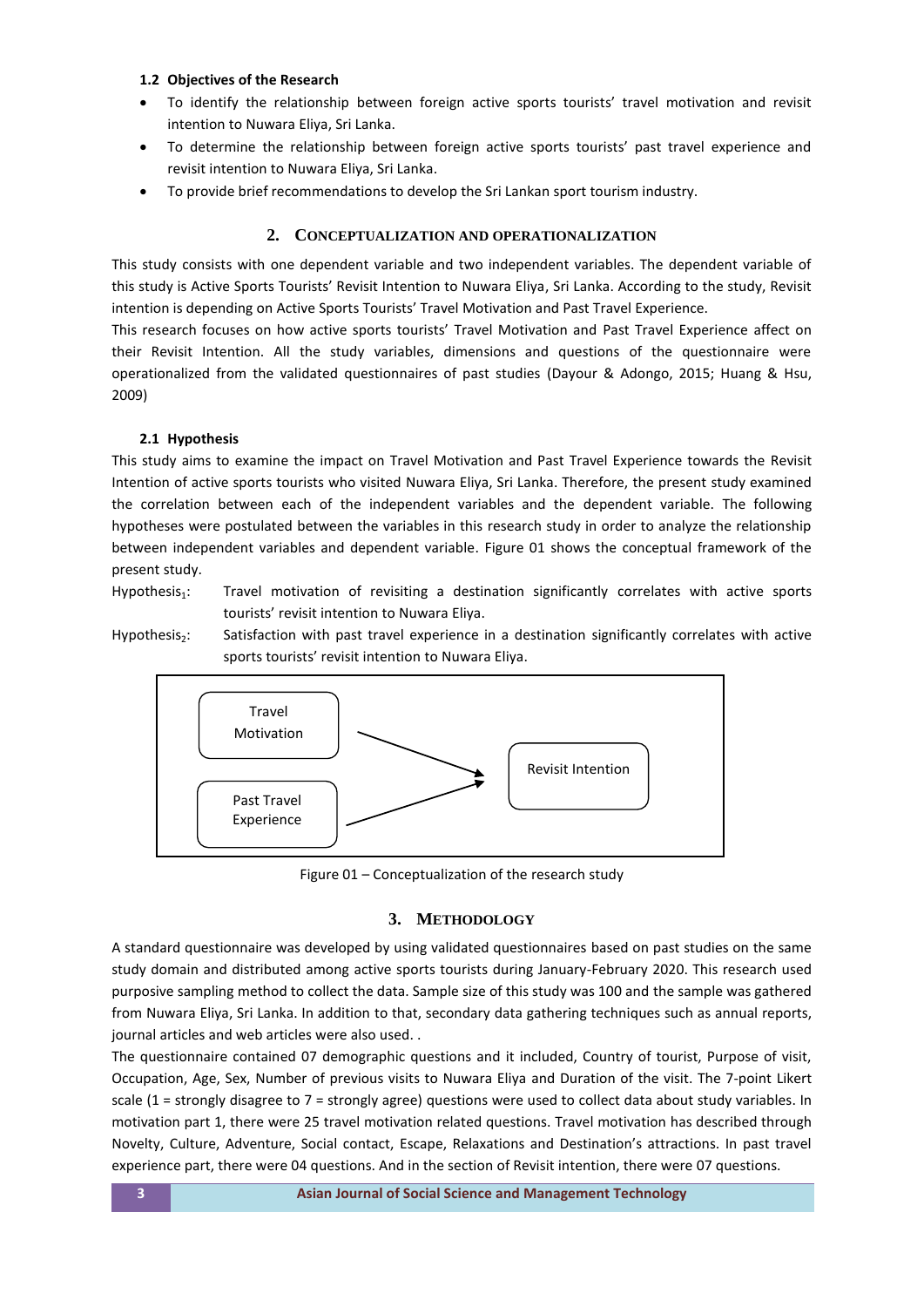Statistical Package for the Social Science (SPSS) programme was used to analyze the data collected. The first step was to clean the data and check for outliers and missing values. Secondly, demographical analysis of the respondents was done. After that, reliability test was done to check the reliability of the survey instrument in the present study. Thereafter, normality test was done to identify whether sample data has normally distributed or not. Since sample data was not distributed normally, Spearmen correlation coefficient was used to analyze data.

## **4. FINDINGS**

According to figure 02, many non-Asian tourists had visited Sri Lanka during January-February 2020 and most of them are from Germen. In addition to that, Indians and Saudi Arabians had also visited Nuwara Eliya during that time period. And most of the tourists had visited Sri Lanka at least one time or more than once before. Furthermore, many of the tourists are willing to stay in Sri Lanka for more than a week since Sri Lanka has a uniform routine as, Colombo, Kandy, Sigiriya, Nuwara Eliya, Ella and down south or coastal areas in east Sri Lanka. To cover up these areas, tourists are supposed to stay at least more than a week. More importantly, Nuwara Eliya is one of the prominent destinations among tourists in their Sri Lankan visit. While revisit intention is revealing a moderate positive relationship with past travel experience, there was a poor relationship between travel motivation and revisit intention.



Figure 02– Country of the visitors

According to figure 03, most of the tourists have stayed in Sri Lanka for more than 11 days which is close to 70 as a percentage of tourists in the study sample. According to the results of the study, Nuwara Eliya can be identified as one of the famous destinations among the foreigners throughout their journey in Sri Lanka.



Figure 03– Length of the stay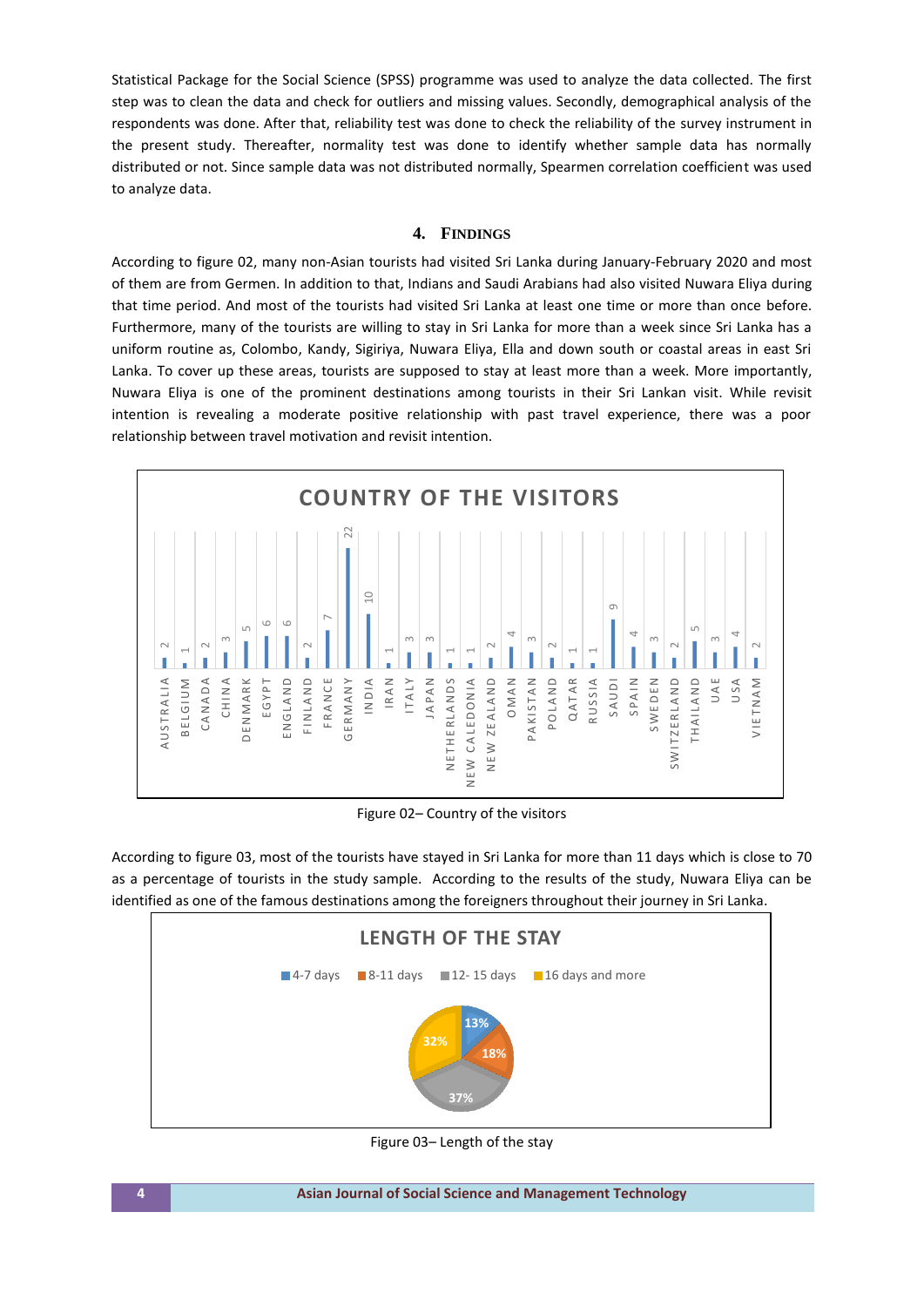Figure 04 shows that more than 70 percent of tourists have been to Sri Lanka for their second time. According to the results of the study, every tourist has been to Sri Lanka more than once and Nuwara Eliya was a prominent destination of their journey.



Figure 04 – Number of previous visits

Table 1 shows the reliability statistics of all study variables. All variables exceeded Cronbach's Alpha value more than 0.7 and therefore, the reliability of the survey instrument is accepted. .

| Variable         | <b>Travel Motivation</b> | Past Travel<br>Experience | <b>Revisit Intention</b> |
|------------------|--------------------------|---------------------------|--------------------------|
| Cronbach's Alpha | 0.886                    | 0.889                     | 0.821                    |

Table 2 shows the correlation coefficients between each of the independent variables and the dependent variable of the present study. According to the results, revisit intention is revealing a moderate positive relationship with past travel experience and there is a poor relationship between travel motivation and revisit intention.

| Independent variables   | <b>Travel Motivation</b> | Past Travel Experience |  |
|-------------------------|--------------------------|------------------------|--|
| Correlation coefficient | .388`                    | .490                   |  |
| Sig (2-tailed)          | 0.000                    | 0.000                  |  |

Table 2. Correlation between Independent Variables and Revisit Intention

# **5. CONCLUSION**

The study indicated that, past travel experience of tourists' positively affected to revisit intention. Accordingly, the policy makers and planners need to improve the sub dimensions of travel motivation variable like, local food, cultural events and natural resources based sports activities around Nuwara Eliya area. Furthermore, upgrading facilities available for tourists including relevant infrastructure facilities will increase more tourist arrivals to Nuwara Eliya area. Development of a tourist friendly environment through the development of proper infrastructure facilities in Nuwara Eliya area will make the tourist's Nuwara Eliya stay a comfortable one which will be a memorable experience ultimately in tourist's mindset. More importantly, this will impact over tourist's attitudes towards revisiting Nuwara Eliya due to positive past travel experience and also certainly they will tend to recommend Nuwara Eliya as a preferred destination in travel itineraries of active sports tourists known to them. Furthermore, mountains areas like Horton plains, Piduruthalagala, and Kirigalpoththa are capable of attracting more sports tourists like, hikers and mountain climbers. And also, flora and fauna in Nuwara Eliya is one of the calmest attractions among tourist who visited Nuwara Eliya. As a conclusion, by increasing fascination of above mentioned natural resources and facilities, revisits to Nuwara Eliya can be